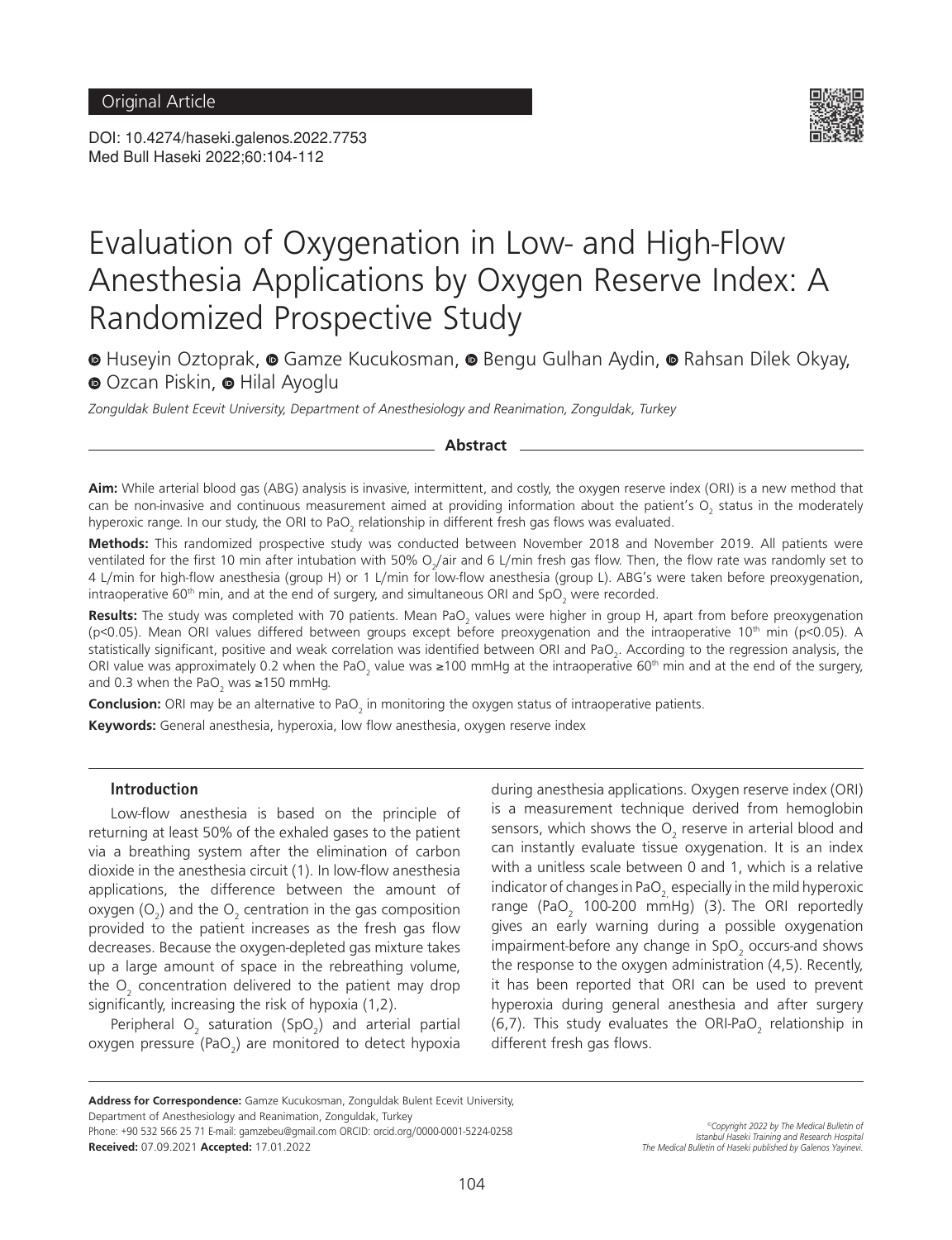## **Methods**

## **Compliance with Ethical Standards and Study Design**

The study was conducted at the Zonguldak Bulent Ecevit University between November 2018 and November 2019, with the approval of the Zonguldak Bulent Ecevit University Clinical Research Ethics Committee (date: 07.11.2018, protocol no: 2018-221-07/11) and the written consent of the patients. The trial was registered before subject enrollment at ClinicalTrials.gov (Ref: NCT04698863; principal investigator: G.K.; date of registration: January 6, 2021). The flow diagram of the study according to the Consolidated Standards of Reporting Trials (CONSORT) 2010 is presented in Figure 1 (8).

## **Patient Population**

In this prospective study, randomization was performed using the sealed-envelope method. Patients between the ages of 18 and 65 who were in the ASA I-II risk group and who were scheduled for a tympanomastoidectomy under elective conditions, with a minimum operation time of 1.5 h, were included in the study. Patients with morbid obesity, a history of malignant hyperthermia, opioid

sensitivity, alcohol or drug abuse problems, congestive heart failure, coronary artery disease, significant anemia, liver and kidney disease, pregnant or lactating women, and patients allergic to the drugs used in the study were excluded.

Before each patient, the seal of the anesthesia circuits was checked, the gas monitors were calibrated, and the lower limit of the inspired  $O_2$  fraction (FiO<sub>2</sub>) was set to 30%. The carbon dioxide  $(CO<sub>2</sub>)$  absorbent was replaced after each patient.

## **Oxygen Reserve Index and Arterial Blood Gas Measurements**

Routine hemodynamic monitoring was performed on patients in the operating room. Additionally, the ORI sensor (ORi™, Masimo Corp., Irvine, CA, USA) was placed on the fourth finger of the arm without a blood pressure cuff. The sensor was covered to avoid light exposure, and it was connected to the oximeter device (Root® platform Pulse CO-Oximetre, Masimo Corp., Irvine, CA, USA) and monitored. The vascular access of all patients without premedication was opened with an 18 gauge (G) granule and the saline infusion was started at a 10 mL/kg/h rate. The Allen test was performed for arterial blood gas (ABG) analysis, and



**Figure 1.** CONSORT flow diagram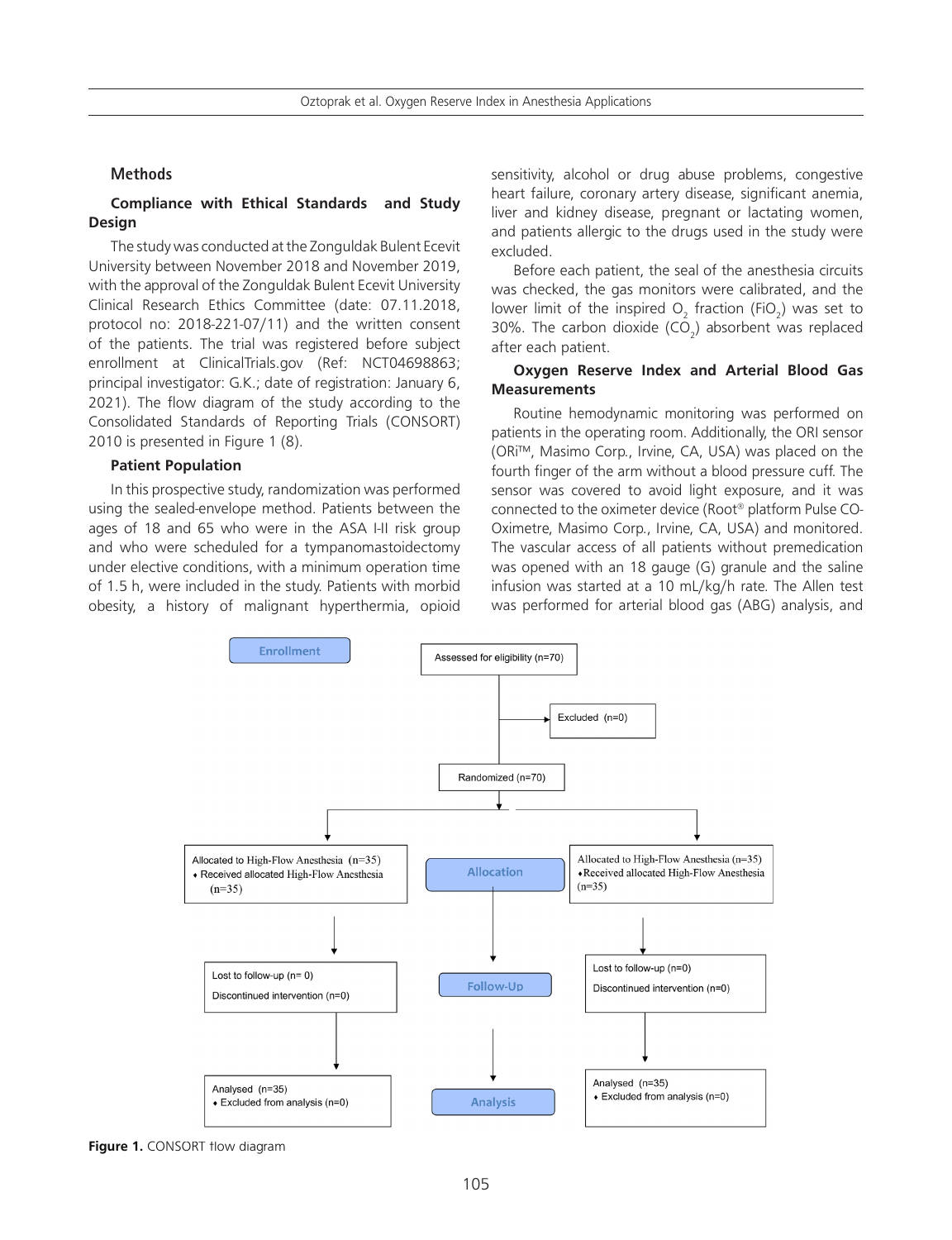20 G granules were placed in the radial artery in the nondominant hand, if possible. Hemodynamic parameters before preoxygenation, ORI values, and ABG samples were taken, and the PaO $_2$  values in the blood gas device (I-STAT®1  $\,$ Analyzer, Abbott, California, USA) were recorded.

## **Anesthesia Management**

The patients were preoxygenated by administering 100%  $\overline{O}_2$  with a face mask for 5 min. Standard anesthesia induction was applied. Afterwards, a remifentanil infusion was started. All patients were ventilated with the same anesthesia device. The respiratory rate was adjusted so that the tidal volume was 8 mL/kg and the end-tidal carbon dioxide (EtCO $_{\textrm{\tiny{2}}}$ ) was between 35 and 45 mmHg.

In terms of the maintenance of anesthesia, the patients were divided into two groups: high-flow anesthesia (group H, n=35) and low-flow anesthesia (group L, n=35). For all patients, the fresh gas flow was provided with 50%/50%  $O_2$ /air (3/3L/min) and 6% desflurane for the first 10 minutes after intubation. After the first 10 min, the anesthesia was maintained with flow rates of 4 L/min in group H and 1 L/min in group L.

It was planned to increase the fresh gas flow to 4 L/min if the FiO<sub>2</sub> fell below 30%, the EtCO<sub>2</sub> above 45 mmHg, or the SpO<sub>2</sub> fell below 92%. It was planned to change the remifentanil dosage if the mean arterial pressure (MAP) increased more than 20% compared to the control value, administer 5 mg of ephedrine iv if it decreased more than 20%, and administer 0.5 mg of atropine iv if the heart rate (HR) value fell below 50 beats/min.

Ten minutes before the end of the operation, the fresh gas flow was increased to 6 L/min. Anesthetic agents were discontinued at the end of the surgery. Patients with routine wake-up protocols were extubated and taken to the recovery unit.

HR, MAP, SpO<sub>2</sub> and ORI values of all patients were recorded before preoxygenation and intraoperatively at 10., 15., 30., 45., 60 minute (min), and then at 30-min intervals until the end of surgery. Also, three ABG samples were taken from all patients before preoxygenation, intraoperative 60 min, and at the end of the surgery, just before starting ventilation with 6 L min, 100%  $O_2$ , and the PaO<sub>2</sub> values and simultaneous ORI and SpO<sub>2</sub> values were recorded. In the study, PaO<sub>2</sub> of more than 100 mmHg was determined as hyperoxia, and <60 mmHg as hypoxia.

All patients were administered 1 mg/kg tramadol iv and 10 mg/kg acetaminophen infusion intravenously for postoperative pain control 15 min before the end of the operation, and 10 mg/kg metoclopramide iv for nausea and vomiting prophylaxis.

## **Statistical Analysis**

Data was analyzed using the Statistical Package for the Social Sciences version 23.0 (IBM SPSS Inc. Chicago, IL, USA) program. Considering the mean ORI values, it was determined that there should be a minimum of 35 patients in each group, with 95% confidence and 99.99% test power (9). The normality of data distribution was analyzed with the Kolmogorov-Smirnov test. An independent sample t-test was used for the normally distributed data. A paired samples t-test was used for normally distributed data to examine two time-dependent changes. Repeated measures variance analysis was used to examine three or more timedependent changes. Pearson's correlation coefficient was used to measure the relationships between normally distributed quantitative variables. The effect of the PaO<sub>2</sub> parameter on ORI was analyzed by linear regression. For quantitative data, the results were presented as mean and standard deviation, and for categorical data, as frequency (percentage).The significance level was determined as p<0.05.

## **Results**

The study was completed with 70 patients. The groups were similar in terms of demographic characteristics, ASA risk groups, and duration of surgery (p>0.05) (Table 1).

A comparison of PaO<sub>2</sub> values between and within groups is presented in Table 2. It was observed that PaO<sub>2</sub> values increased in both groups in the intraoperative period (Table 2).

A comparison of mean values of ORI between and within groups is presented in Table 3. Intraoperative ORI values increased during surgery in both groups (Table 3).

There was a statistically significant, positive weak correlation found with the correlation analysis performed between the mean ORI and PaO<sub>2</sub> values obtained at the intraoperative  $60<sup>th</sup>$  minute and at the end of the surgery, excluding the preoxygenation values between the groups (Table 4).

When the effect of the independent PaO<sub>2</sub> variable on the ORI value measured at the  $60<sup>th</sup>$  min intraoperative and at the end of surgery was examined by linear regression analysis, the regression models established by the time were found to be statistically significant (fintraoperative 60<sup>th</sup> min=5,326, pintraoperative 60<sup>th</sup> min=0.024,  $F_{\text{end}}$ 6,084,  $p_{\text{End}}$ =0.016). With the regression model established for the  $60<sup>th</sup>$  min after intubation, it was found that when PaO<sub>2</sub> increased by one unit, the ORI value increased by 0.002 units, and with the regression model established for the time measured at the end of the surgery, there was an increase of 0.002 units in the ORI value for one unit increase in Pa $O_2$  value (Table 5).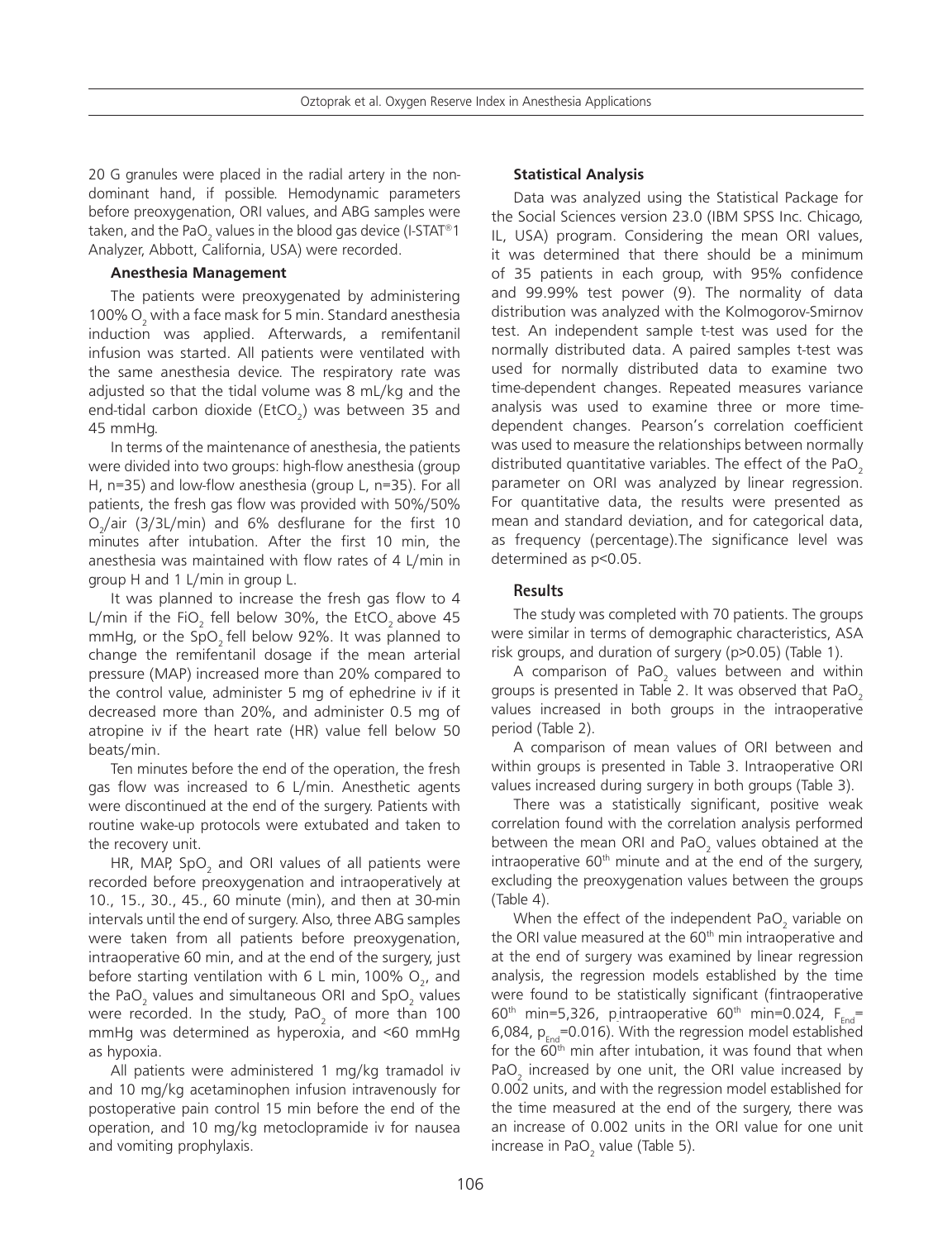If  $PaO<sub>2</sub>$  was 100 mmHg, the ORI value at the intraoperative 60th minute was 0.244  $(-0.2)$ , and the ORI at the end of the surgery was  $0.205$  (~0.2), according to the linear regression analysis in which PaO<sub>2</sub> was determined as the independent variable and ORI as the dependent variable. Accordingly, when PaO<sub>2</sub> was ≥100 mmHg, ORI >0.20 was found in 62.8% of patients at the intraoperative  $60<sup>th</sup>$  min and in 72.8% at the end of surgery (Figures 2 and 3).

According to the regression analysis, when PaO<sub>2</sub> was 150 mmHg, ORI was 0.344 (~0.3) at the intraoperative  $60<sup>th</sup>$  minute and was 0.305 ( $\sim$ 0.3) at the end of surgeries.

Similarly, when PaO<sub>2</sub> was ≥150 mmHg, ORI >0.30 was found in  $63.3\%$  of patients at the intraoperative  $60<sup>th</sup>$  min and in 75.7% at the end of surgery (Figures 4 and 5).

## **Discussion**

In this study, in which the effectiveness of ORI in oxygenation monitoring in low- and high-flow anesthesia applications was evaluated, it was concluded that ORI could be used as a non-invasive method, especially in determining hyperoxia due to its positive correlation with PaO<sub>2</sub> and because hyperoxia, which is a feared situation in low-flow anesthesia applications, can also be seen in addition to hypoxia.



**Figure 2.** ORI values that in 100 mmHg of PaO<sub>2</sub> measured at AI 60<sup>th</sup> min AI: After Intubation, ORI: Oxygen reserve index



**Figure 3.** ORI values that in 100 mmHg of PaO<sub>2</sub> measured at the end of surgery End: End of surgery, ORI: Oxygen reserve index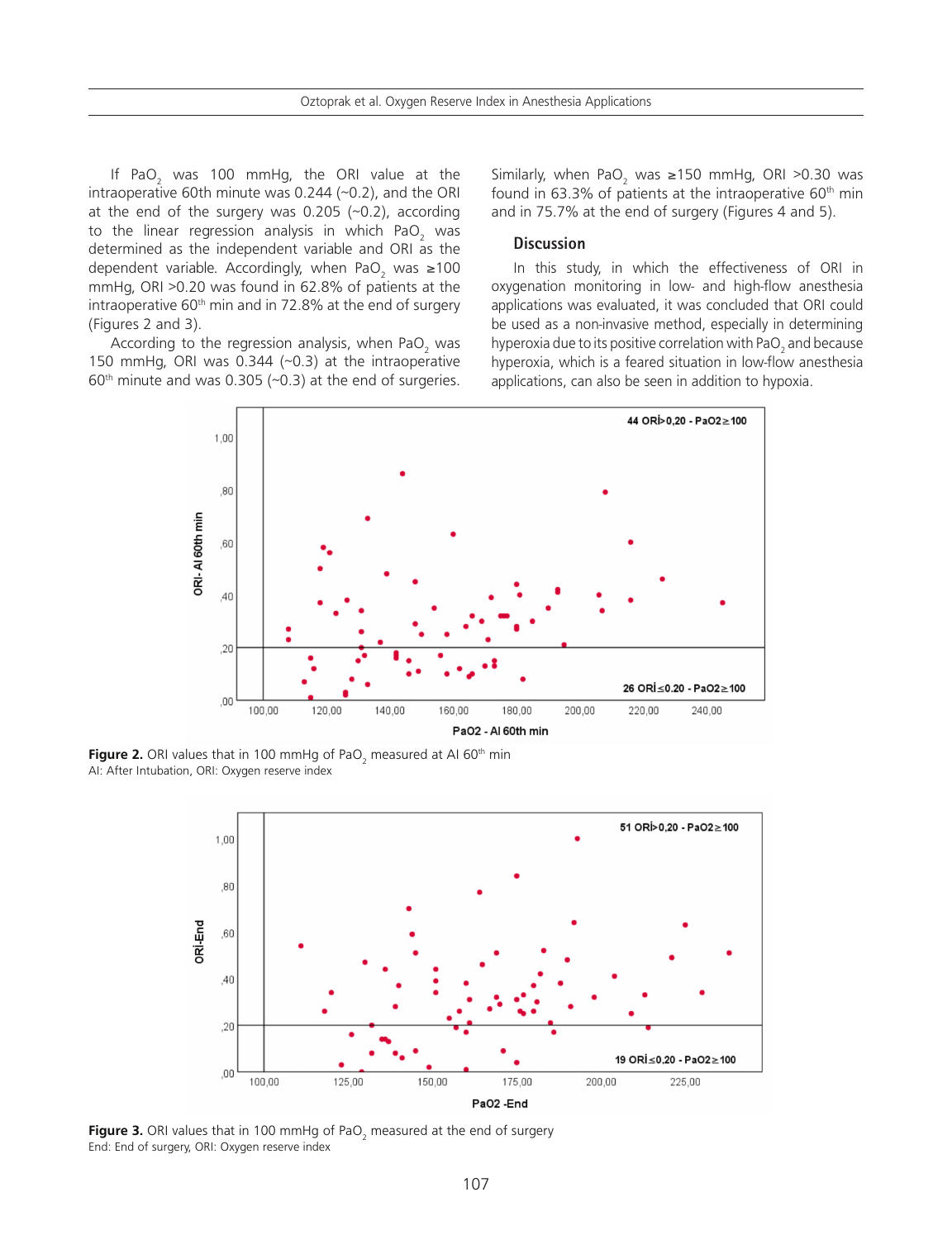Oztoprak et al. Oxygen Reserve Index in Anesthesia Applications

There are concerns, especially among anesthetists using low-flow techniques, that oxygen cannot reach the tissues in sufficient amounts (10,11). In the study of Çukdar et al. (12), in which low-flow [1 L/min (O<sub>2</sub>/N<sub>2</sub>O=0.5/0.5)] and high-flow [4.4 L/min (O<sub>2</sub>/N<sub>2</sub>O=1.4/3)] desflurane anesthesia with FiO<sub>2</sub> greater than 30% was compared, it was reported that in none of the cases, FiO<sub>2</sub> fell below 30% and SpO<sub>2</sub> below 97%. Similarly, the fact that the SpO $_{_2}$  value did not fall below 97% in any of the patients in this study and that hypoxia findings were not found in the ABG analysis suggests that this study is compatible with the literature.

Although oxidative stress caused by hypoxia has been a well-known fact for many years, interest in the negative effects of hyperoxia has been increasing recently (13). There have been studies suggesting pathological changes in alveolar cells subjected to hyperoxia (FiO<sub>2</sub>: 80-90%) for 48 h (14). In the animal study by Clerch and Massaro (15) it was reported that pleural effusion and pulmonary edema appeared in the 48<sup>th</sup>-60<sup>th</sup> hours with exposure to intense oxygen (FiO<sub>2</sub>: >95%). Animals started to die at the  $60<sup>th</sup>$  hour, and most of them were dead at the 72 $<sup>nd</sup>$ . It is</sup> common practice to use 100%  $O<sub>2</sub>$  in general anesthesia



**Figure 4.** ORI values that in 150 mmHg of PaO<sub>2</sub> measured at AI 60<sup>th</sup> min AI: After Intubation, ORI: Oxygen reserve index



**Figure 5.** ORI values that in 150 mmHg of PaO<sub>2</sub> measured at the end of surgery End: End of surgery, ORI: Oxygen reserve index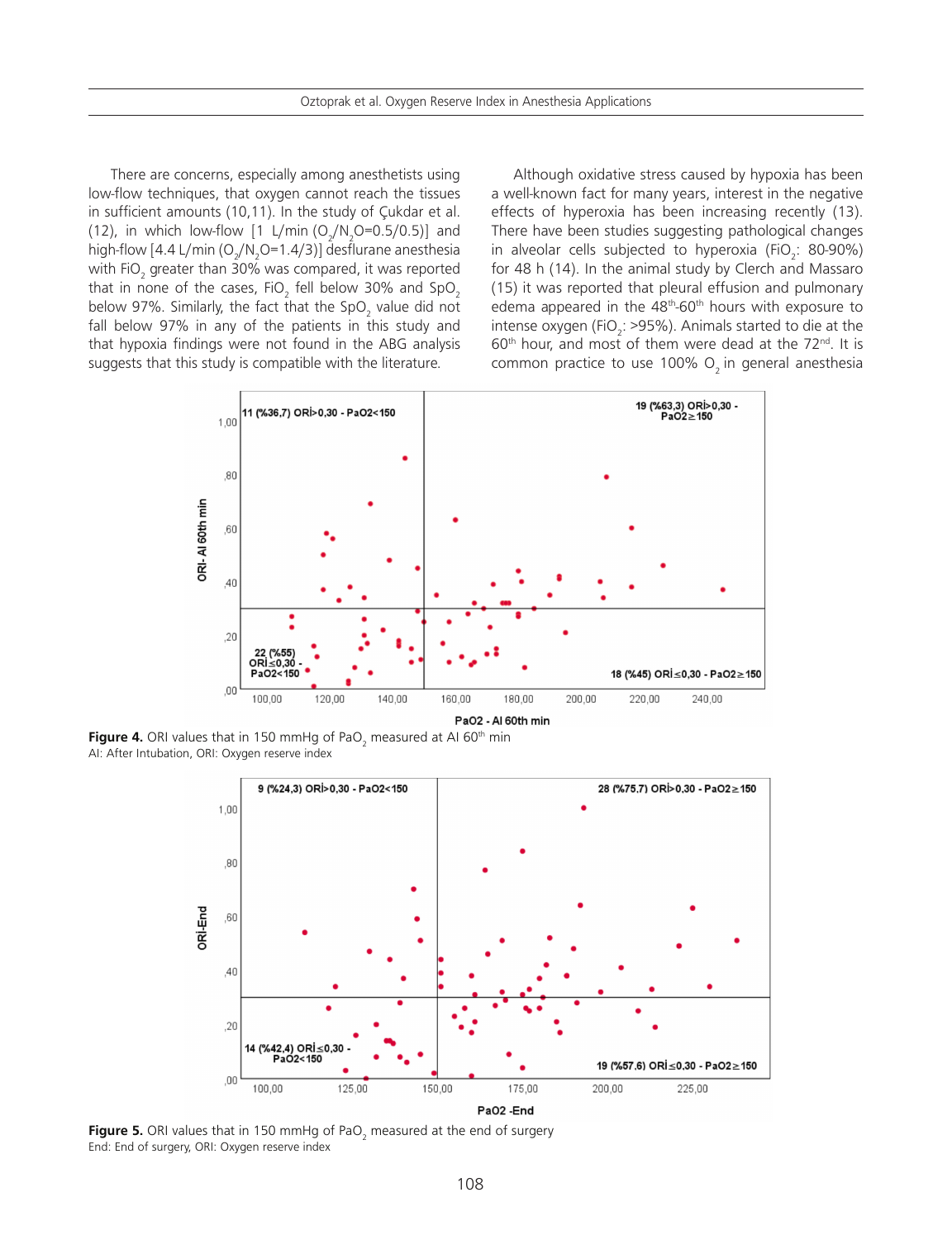induction and before extubation. However, studies have shown that even a short time (~20-30 minutes) of high  $\mathrm{O}_2^{\mathrm{}}$  use causes atelectasis (16-18). Using computed tomography, Benoit et al. (16) reported that using 100%  $O_2$  at the end of general anesthesia (<2.5 h) triggers the formation of atelectasis and low FiO<sub>2</sub> levels prevent it. Rothen et al. (19) reported that after the "recruitment"

maneuver they applied during general anesthesia, it took 40 min for atelectasis to occur in the group ventilated with low FiO<sub>2</sub> (0,4), while atelectasis occurred in the  $5<sup>th</sup>$  minute in the group getting high FiO<sub>2</sub> (1,0) (19). In a multicenter study with 14,441 intensive care patients, it was reported that severe hyperoxia (PaO<sub>2</sub>>200 mmHg) was associated with higher mortality rates, and weaning

| Table 1. Comparison of demographic characteristics, ASA risk class and duration of surgery |                 |                 |         |  |
|--------------------------------------------------------------------------------------------|-----------------|-----------------|---------|--|
|                                                                                            | Group L (n: 35) | Group H (n: 35) | p-value |  |
| Age (year)                                                                                 | $37.1 \pm 11.4$ | $40.2 \pm 11.7$ | 0.259   |  |
| Body weight (kg)                                                                           | 75.9 12         | $75.1 \pm 12.7$ | 0.788   |  |
| Height (cm)                                                                                | $164.6 \pm 5.3$ | $165.1 \pm 5.1$ | 0.445   |  |
| Male/Female                                                                                | 18/17           | 22/13           | 0.334   |  |
| ASA risk class (I/II)                                                                      | 14/21           | 15/20           | 1.000   |  |
| Surgery time (min)                                                                         | 285.6±122.1     | 256.9±112.3     | 0.309   |  |
| Group Li Low flow aposthosia Group H: High flow aposthosia Indonesiant Sample t tost       |                 |                 |         |  |

Group L: Low-flow anesthesia, Group H: High-flow anesthesia, Independent Sample t-test, chi-square test

ASA: The American Society of Anesthesiologists, min: Minute

| Table 2. Comparison of mean PaO, values within and between groups (mmHg) |                                |                           |       |  |
|--------------------------------------------------------------------------|--------------------------------|---------------------------|-------|--|
| <b>Time</b>                                                              | Group $L(n: 35)$               | Group H $(n: 35)$         | n*    |  |
| Before preoxygenation                                                    | 84.35±7.96 <sup>a</sup>        | 81.73±8.08 <sup>a</sup>   | 0.178 |  |
| Intraoperative 60 <sup>th</sup> min                                      | 145.71±24.81 <sup>b</sup>      | 168.07±33.36 <sup>b</sup> | 0.002 |  |
| End of surgery                                                           | $155.37\pm 23.51$ <sup>c</sup> | 177.22±30.98c             | 0.001 |  |
| $D$ **                                                                   | < 0.001                        | < 0.001                   |       |  |

Group L: Low-flow anesthesia, Group H: High-flow anesthesia

\*Independent Sample t-test, \*\*Anova test,

\*Comparing between groups,

\*\*Compared within groups,

a-c: There is no difference between times with the same letter in a group

| Table 3. Comparison of mean ORI values within and between groups |                                |                                 |         |  |
|------------------------------------------------------------------|--------------------------------|---------------------------------|---------|--|
| <b>Time</b>                                                      | Group L (n: 35)                | Group H (n: 35)                 | $p^*$   |  |
| Before preoxygenation                                            | $0.018 \pm 0.05$ <sup>a</sup>  | $0.030 \pm 0.10$ <sup>c</sup>   | 0.402   |  |
| Intraoperative 10 <sup>th</sup> min                              | $0.252 \pm 0.169^{\rm b}$      | $0.317 \pm 0.166^b$             | 0.110   |  |
| Intraoperative 15 <sup>th</sup> min                              | $0.224 \pm 0.110^{b}$          | $0.370 \pm 0.144$ <sup>ab</sup> | < 0.001 |  |
| Intraoperative 30th min                                          | $0.211 \pm 0.133$ <sup>b</sup> | $0.376 \pm 0.189$ <sup>ab</sup> | < 0.001 |  |
| Intraoperative 45 <sup>th</sup> min                              | $0.230 \pm 0.178$ <sup>b</sup> | $0.355 \pm 0.188$ <sup>ab</sup> | 0.005   |  |
| Intraoperative 60 <sup>th</sup> min                              | $0.185 \pm 0.125$ <sup>b</sup> | $0.392 \pm 0.168$ <sup>ab</sup> | < 0.001 |  |
| Intraoperative 90 <sup>th</sup> min                              | $0.197 \pm 0.134$ <sup>b</sup> | $0.375 \pm 0.153$ <sup>ab</sup> | < 0.001 |  |
| Intraoperative 120th min                                         | $0.219 \pm 0.117$ <sup>b</sup> | $0.465 \pm 0.378$ <sup>ab</sup> | 0.001   |  |
| Intraoperative 180 <sup>th</sup> min                             | $0.250 \pm 0.146$ <sup>b</sup> | $0.420 \pm 0.214$ <sup>ab</sup> | 0.002   |  |
| Intraoperative 210 <sup>th</sup> min                             | $0.240 \pm 0.147$ <sup>b</sup> | $0.427 \pm 0.185$ <sup>a</sup>  | 0.001   |  |
| Intraoperative 240 <sup>th</sup> min                             | $0.259 \pm 0.160^{\circ}$      | $0.437 \pm 0.198$ <sup>a</sup>  | 0.004   |  |
| End of surgery                                                   | $0.245 \pm 0.180^{\circ}$      | $0.419 \pm 0.187$ <sup>a</sup>  | < 0.001 |  |
| $P^{\star\star}$                                                 | < 0.001                        | < 0.001                         |         |  |

Group L: Low-flow anesthesia, Group H: High-flow anesthesia

\*Independent Sample t-test, \*\*ANOVA test,

\*Comparing between groups,

\*\*Compared within groups,

a-c: There is no difference between times with the same letter in a group

ORI: Oxygen reserve index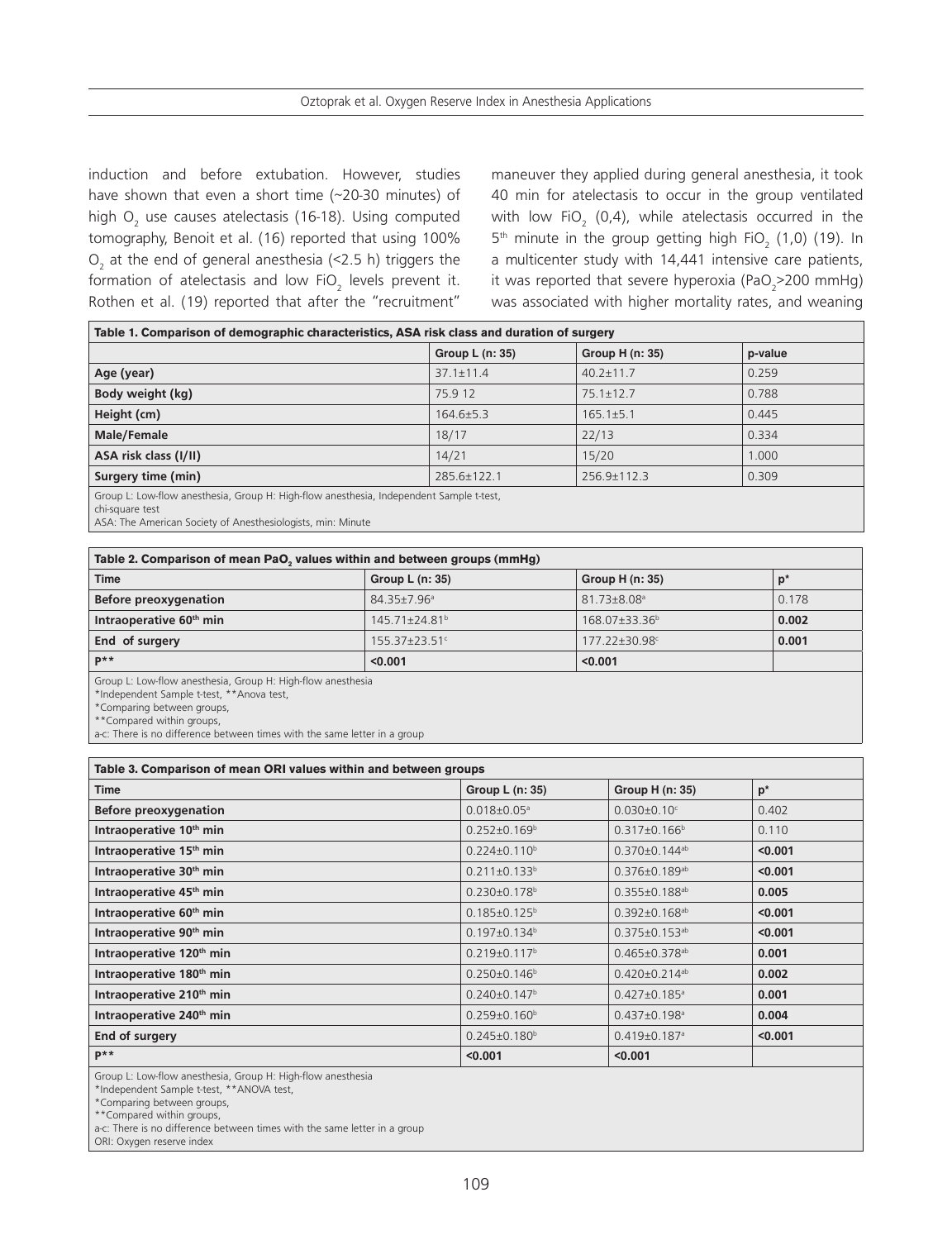| Table 4. Correlation analysis between ORI and PaO2              |     |   |                  |  |
|-----------------------------------------------------------------|-----|---|------------------|--|
| <b>Time</b>                                                     |     |   | PaO <sub>2</sub> |  |
| <b>Before preoxygenation</b>                                    | ORI |   | 0.024            |  |
|                                                                 |     | р | 0.843            |  |
| Intraoperative 60th min                                         | ORI |   | 0.270            |  |
|                                                                 |     | р | 0.024            |  |
| End of surgery                                                  | ORI |   | 0.287            |  |
|                                                                 |     | р | 0.016            |  |
| r: Pearson's correlation coefficient, ORI: Oxygen reserve index |     |   |                  |  |

was more difficult than both mild hyperoxia (PaO $_2^{\cdot}$ : 120-200 mmHg) and normoxia (PaO<sub>2</sub><100) (20). The optimal PaO<sub>2</sub> level is not yet clearly defined (3,21-23). Elmer et al. (22) define hypoxia as a PaO<sub>2</sub> of 60 mmHg, normoxia as a PaO $_2$  of 60-100 mmHg, moderate hyperoxia as a PaO $_2$ of 101-299 mmHg, and severe hyperoxia as a PaO<sub>2</sub> of >300 mmHg (21). In this study, in which PaO<sub>2</sub><60 mmHg was determined as hypoxia and PaO<sub>2</sub>>100 mmHg as hyperoxia, all the patients were at a normoxic level before preoxygenation, but it was found that PaO<sub>2</sub> values at the intraoperative  $60<sup>th</sup>$  minute and at the end of surgery were PaO<sub>2</sub>>100 mmHg for all patients. This suggests that hyperoxia rather than hypoxia should be considered in low-flow anesthesia.

Supplying high concentrations of oxygen (>50%) for more than 48 h is reported to possibly cause  $\mathrm{O}_2^{\mathrm{}}$  toxicity. Therefore,  $\overline{\mathrm{O}}_{\mathrm{2}}$  application of more than 50% should be limited to 48 h (24). In this study,  $\overline{O}_2$  was used at a concentration of 50% during an average of 5 hours of surgery in both groups.

The most common method for monitoring oxygenation under anesthesia is the pulse oximeter, which has become a universal standard of care and can be measured continuously (25). Reports of respiratory complications during anesthesia have decreased significantly since the use of the pulse oximeter (26). SpO<sub>2</sub> has a major limitation when it comes to evaluating hypoxia or hyperoxia in patients receiving oxygen therapy. That is, due to the sigmoid shape of the Oxyhemoglobin dissociation curve, a small change in PaO $_2$  in the vertical part of the curve

causes a large difference in  $SpO<sub>2</sub>$ . Consequently, when  $SpO<sub>2</sub>$  is ≥97%, the PaO<sub>2</sub> level can be anywhere between 90 and 600 mmHg. Therefore, monitoring SpO<sub>2</sub> alone cannot exclude unwanted hyperoxia in patients receiving  $O_2$  treatment. In the impending hypoxia state, the Sp $O_2$ decrease is slower than the PaO<sub>2</sub> decrease. SpO<sub>2</sub> may not decrease before PaO<sub>2</sub> is <70 mmHg and SpO<sub>2</sub> may be insufficient for the impending danger (27). In cases where SpO<sub>2</sub> is insufficient in oxygenation, PaO<sub>2</sub> gives precise information, but being costly and invasive, waiting for results, and causing blood loss are the weaknesses of this method (28). In this study, no clinical findings of hypoxia or any decrease in SpO<sub>2</sub> and PaO<sub>2</sub> values were detected in either group. However, when SpO<sub>2</sub> was more than 97%, PaO<sub>2</sub> was found to be in a wide range, such as 70-240 mmHg. According to the literature on the subject, the researchers of this study believe that  $\text{SpO}_2$  cannot be used as a guide in intraoperative  $O_2$  management and hyperoxia prevention. Because hyperoxia in ABG increased gradually in both fresh gas flows during the prolonged surgical period and SpO<sub>2</sub> remained limited in this regard, it is necessary to be more careful with  $O_2$  applications, especially at high currents, and routine ASA monitoring may be insufficient for intraoperative hyperoxia detection.

Studies have reported that ORI can provide an early warning when arterial oxygenation is impaired without any change in peripheral  $O_2$  saturation (9,29,30). In the study by Szmuk et al. (29) with 25 healthy children, it was found that during the induction of anesthesia, ORI detected the approaching desaturation (on mean) 31.5 seconds before any change in SpO<sub>2</sub> and that this represents a clinically important warning period. This can give clinicians enough time to intervene. Tsymbal et al. (31) also showed that the added warning time provided by the ORI was 46.5 s in obese and 87.0 s in normal BMI patients. Fleming et al. (32) found that the ORI allowed an added warning time of 48.4 s compared to the SpO<sub>2</sub> in cardiac surgical patients. In the study of Applegate et al. (9), where they examined the relationship between the intraoperatively measured 1594 ORI value in 106 patients and PaO<sub>2</sub> values in the ABG samples taken when clinically necessary, PaO<sub>2</sub>

| Table 5. Linear regression analysis of the relationship between ORI and PaO2 |          |                    |                           |                    |       |
|------------------------------------------------------------------------------|----------|--------------------|---------------------------|--------------------|-------|
|                                                                              |          |                    | 95.0% confidence interval |                    |       |
| <b>Time</b>                                                                  |          | Beta coefficient * | <b>Lower limit</b>        | <b>Upper limit</b> | р     |
| Intraoperative 60th min                                                      | Constant | 0.044              | $-0.171$                  | 0.260              | 0.682 |
|                                                                              | PaO.     | 0.002              | 0.000                     | 0.003              | 0.024 |
| <b>End</b>                                                                   | Constant | 0.005              | $-0.265$                  | 0.274              | 0.973 |
|                                                                              | PaO.     | 0.002              | 0.000                     | 0.004              | 0.016 |
|                                                                              |          |                    |                           |                    |       |

End: End of surgery,

\*Not standardized, dependent variable: ORI, R<sup>2</sup>intraoperatif 60<sup>th</sup> min=0.073,

R<sup>2</sup>End=0.082, adjusted R<sup>2</sup> intraoperatif 60<sup>th</sup> min=0.059, adjusted R<sup>2</sup>End=0.069

ORI: Oxygen reserve index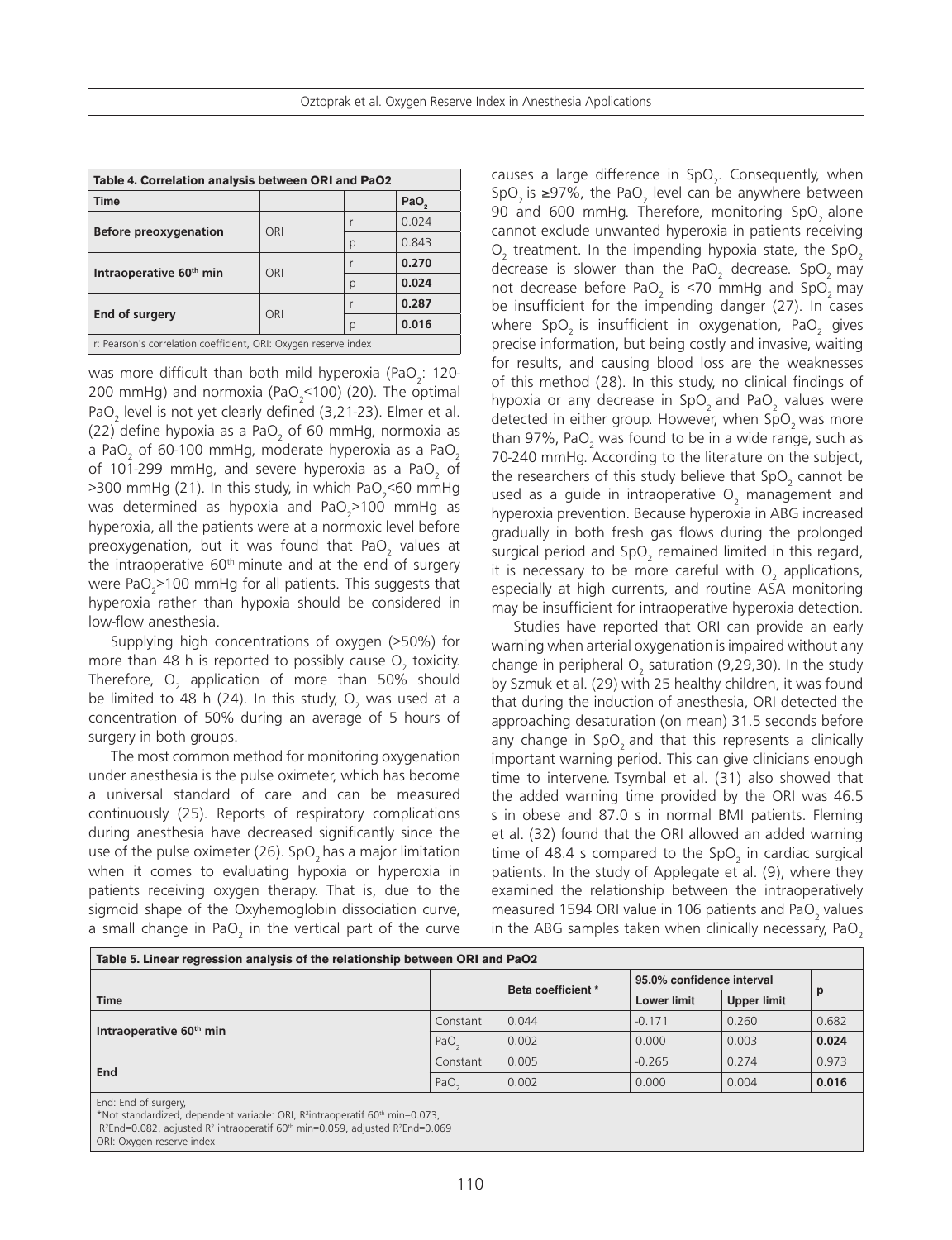was found to be 100 mmHg in all measurements for ORI >0.24, while when ORI>0.55, SpO<sub>2</sub> was >96% and PaO<sub>2</sub> was ≥150 mmHg (3). In the same study, during the decrease of PaO $_{\rm 2}$  from 500 mmHg to 100 mmHg in 30 min, ORI also decreased, but the response of SpO<sub>2</sub> to such various  ${\mathsf O}_{_{\!2}}$  changes was monitored only as from 99% to 96%. Saraçoğlu et al. (33) showed in their study investigating the effect of ORI-guided oxygen titration on morbidity in one lung ventilation with low fresh gas flow, that adjusting ORI with SpO $_2$  and blood gas analysis can prevent hyperoxemia in patients under low-flow or high-flow anesthesia. In this study, SpO<sub>2</sub> did not fall below 97% in any patient, and no decrease was observed in ORI values. As reported in the literature, the researchers of this study also believe that ORI can be used as a guide in determining the hyperoxia that may occur at different gas flows, in addition to its role of providing an early warning when arterial oxygenation is impaired without any change in SpO<sub>2</sub>. According to the linear regression analysis, ORI was 0.244 ( $\sim$ 0.2) at the intraoperative 60<sup>th</sup> min, when PaO<sub>2</sub> was 100 mmHg, and ORI was determined to be 0.344 (~0.3) when PaO<sub>2</sub> was 150 mmHg.

Accordingly, considering the values at the intraoperative 60<sup>th</sup> minute, it was observed that although PaO<sub>2</sub> was ≥100 in all patients, while the ORI values were >0.244 in 62.8% of them, this rate increased to 72.8% at the end of the surgery. Similar rates were found for the ORI values determined for ≥150 mmHg of PaO<sub>2</sub>. This suggests that the relationship between ORI and PaO<sub>2</sub> gets stronger with the duration of surgery.

## **Study Limitations**

There are some limitations in our study. The limitations of this study can be listed as the inclusion of only the patients who were in the ASA I-II risk group without any problems with their lung mechanics and not being able to evaluate the effectiveness of ORI for situations that may be affected by peripheral perfusion, due to the absence of a condition (such as severe hypotension, etc.). Despite these limitations, our study is valuable as it is one of the few studies showing that ORI is effective in detecting hyperoxia in different fresh gas streams and contributes to the literature.

#### **Conclusion**

It is the strong belief of the researchers of this study that ORI, which can be useful in every stage of monitoring oxygenation starting from preoxygenation, can be a guide in terms of titrating the O<sub>2</sub> levels in long operations with its relationship with PaO<sub>2</sub>. Considering the defining power of the model designed in the study (R2=0.059, R2=0.069), it can be evaluated whether the identification power of the model increases by increasing the number of participants.

By evaluating variables other than PaO<sub>2</sub> that affect the ORI value, regression models with higher definition powers can be developed with the inclusion of these variables. The usefulness of the ORI values determined for Pa100 mmHg and 150≥mmHg of PaO<sub>2</sub> should be tested with different clinical studies.

## **Acknowledgements**

We are grateful to the Zonguldak Bulent Ecevit University Scientific Researches Projects Coordination Unit for supporting the study.

## **Ethics**

**Ethics Committee Approval:** This study approved by the Zonguldak Bulent Ecevit University Clinical Research Ethics Committee (date: 07.11.2018, protocol no: 2018- 221-07/11).

**Informed Consent:** Written informed consent was obtained from the patients.

#### **Authorship Contributions**

Concept: H.O., G.K., B.G.A., R.D.O., O.P., H.A., Design: H.O., G.K., B.G.A., R.D.O., O.P., H.A., Data Collection and/ or Processing: H.O., G.K., B.G.A., O.P., H.A., Analysis and/ or Interpretation: H.O., G.K., B.G.A., O.P., H.A., Literature Research: H.O., G.K., H.A., Writing: H.O., G.K., B.G.A., H.A.

**Conflict of Interest:** No conflict of interest was declared by the authors.

**Funding:** This study was supported by Zonguldak Bulent Ecevit University Scientific Researches Projects Coordination Unit.

## **References**

- 1. Eger EI II. Uptake and distribution. In: Miller RD, editor. Miller's Anesthesia. 6th ed. Philadelphia: Elsevier Churchill Living Stone; 2005. p. 131-53.
- 2. Baum JA, Aitkenhead AR. Low-flow anaesthesia. Anaesthesia 1995;50 Suppl:37-44.
- 3. Scheeren TWL, Belda FJ, Perel A. The oxygen reserve index (ORI): a new tool to monitor oxygen therapy. J Clin Monit Comput 2018;32:379-89.
- 4. Szmuk P, Steiner JW, Olumu PN, Curuz JD, Sessler D. Oxygen reserve index: a new, noninvasive method of oxygen reserve measurement. Presented at the American Society of Anesthesiologists Annual Meeting 2014;121:681-9.
- 5. Bateman NT, Leach RM. ABC of oxygen. Acute oxygen therapy. BMJ 1998;317:798-801.
- 6. Yoshida K, Isosu T, Noji Y, et al. Adjustment of oxygen reserve index (ORi™) to avoid excessive hyperoxia during general anesthesia. J Clin Monit Comput 2020;34:509-14.
- 7. Kumagai M, Kurihara H, Ishida K, Komatsu H, Suzuki K. The Oxygen Reserve Index as a determinant of the necessary amount of postoperative supplemental oxygen. Minerva Anestesiol 2021;87:439-47.